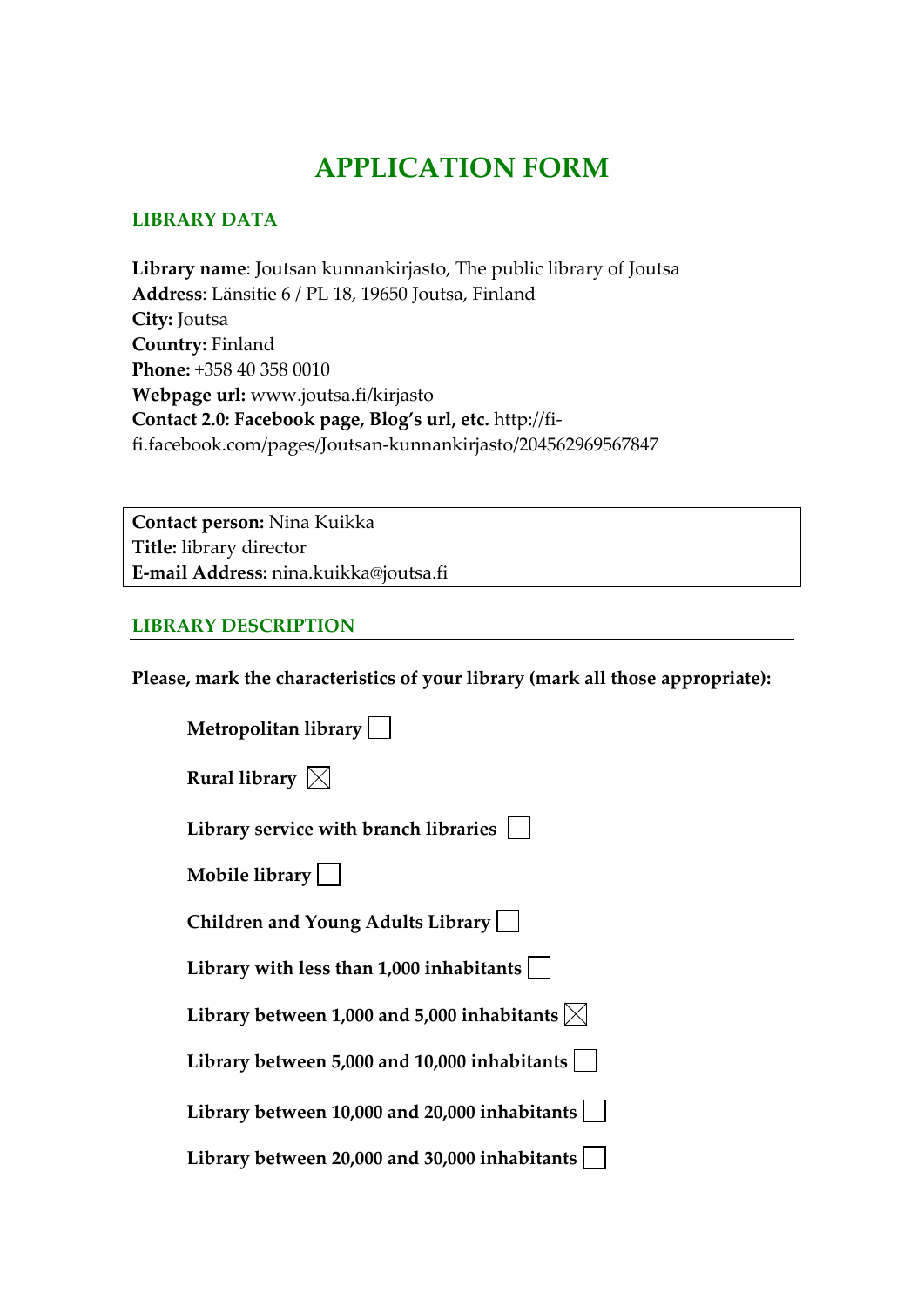| Library between 30,000 and 100,000 inhabitants $\vert \ \ \vert$      |
|-----------------------------------------------------------------------|
| Library between $100,000$ and $200,000$ inhabitants $\vert \ \ \vert$ |
| Library between 200,000 and 500,000 inhabitants $\vert \ \ \vert$     |
| Library with more than 500,000 inhabitants $\vert \ \ \vert$          |
|                                                                       |

# **MORE INFORMATION**

**Please, tell us a bit more about your library, pictures are also welcome:** 

**Short description:** We're 5 people working in 2 library sites and we also have 2 lending stations. Weʹre quite active in arranging different events and specially we want to present local experts. Year 2010 we were a bit below the national lending rate: Finland 18 loans per inhabitant, Joutsa 15, and a bit above the national borrower rate: Finland 39 % of inhabitants and Joutsa 42 %.

**Current library programs:** During the spring 2012 the local associations are invited to present their activities in the library. Weʹll start planning the festivities for the 150<sup>th</sup> birthday of library (2014).

# **Please tell us about the kind of activities you would be interested in doing with your sister library:**

In the beginning I could imagine that just corresponding and getting to know each others is enough! It would be nice to get greetings to our Facebook‐site from the sister and perhaps some kind of country presentations? And learning from different kinds of events would be interesting.